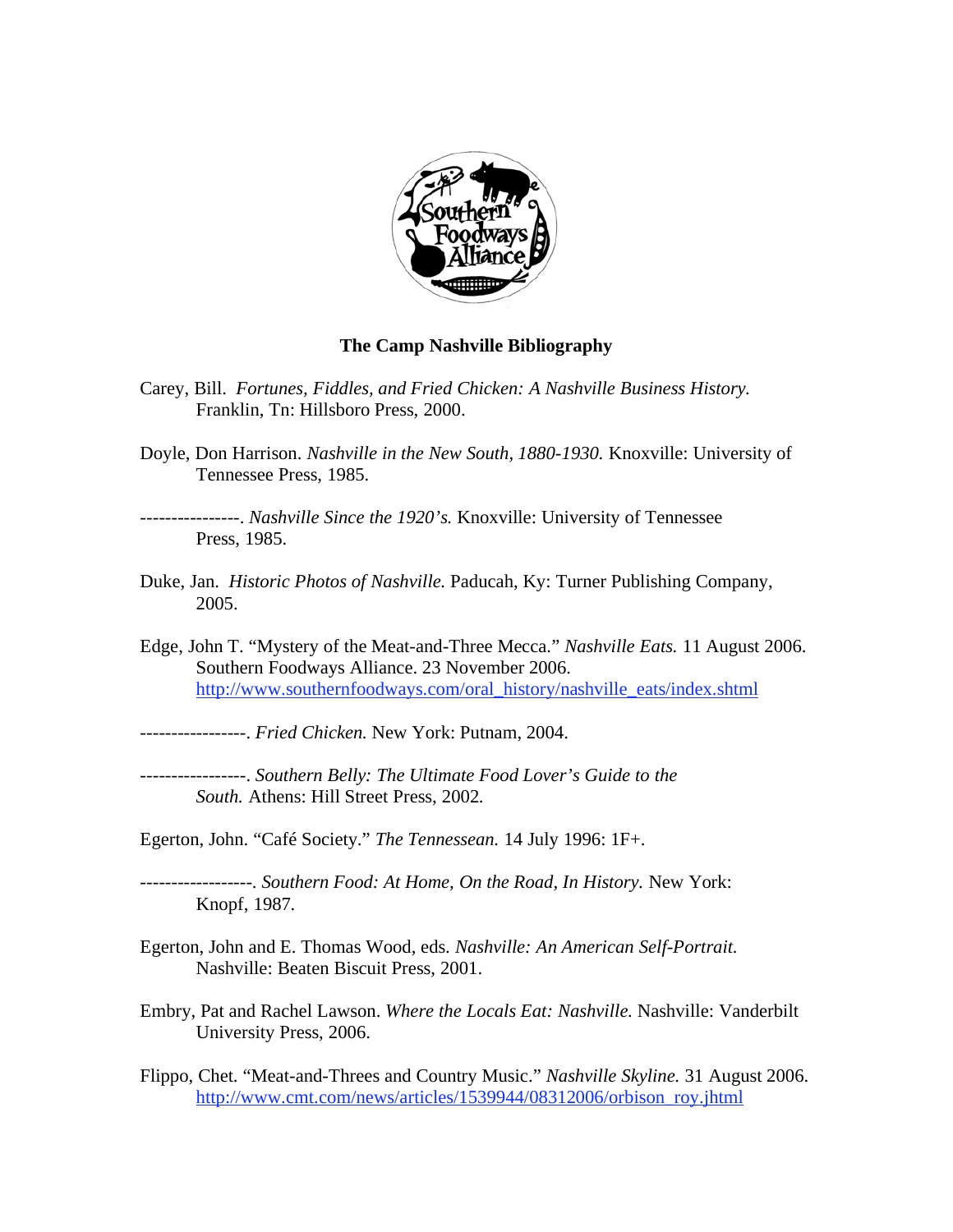- Fox, Aaron A. *Real Country: Music and Language in Working-Class Culture.* Durham: Duke University Press, 2004.
- Frazier, Jennifer McKenzie. "Nashville's Finest Home Cooking." *Southern Living* (Nov. 2004).
- Green, Ben A. *Jack Daniel's Legacy.* Nashville: Rich Printing, 1967.
- Gutman, Richard J. S. *American Diner: Then and Now.* Baltimore: Johns Hopkins University Press, 2000.
- Hawkins, Martin. *A Shot in the Dark: Making Records in Nashville, 1945-1955.*  Nashville: Vanderbilt University, 2006.
- Jordan, Michele Anna. *The BLT Cookbook.* New York: Morrow Cookbooks, 2003.
- Kittel, Gerd. *Diners: People and Places.* New York: Thames & Hudson, 1998.
- Malone, Bill C. *Don't Get Above Your Raisin': Country Music and the Southern Working Class.* Champaign, Ill.: University of Illinois Press, 2001.
- "Meat and Three." www.meatandthree.com.
- Mitchamore, Pat. *Miss Mary Bobo's Boarding House Cookbook: A Celebration of Traditional Southern Dishes that Made Miss Mary Bobo's—An American Legend.*  Recipe ed., Lynne Tolley. Nashville: Rutledge Hill Press, 1994.
- McCabe, Donna and Mamie Strowd, compiled by. *Meet Me at the Loveless*. Franklin, TN: Cool Springs Press, 1998.
- Mode, Robert L., ed. *Nashville: Its Character in a Changing America.* Nashville: Vanderbilt University, 1981.
- "Nashville Eats." 11 August 2006*.* Southern Foodways Alliance Oral Histories. http://www.southernfoodways.com/oral\_history/nashville\_eats/index.shtml
- O' Briant, Don. *Backroad Buffetts & Country Cafes: A Southern Guide to Meat-and-Threes & Downhome Dining*. Winston-Salem: John F. Blair Publisher, 1998.
- Pearl, Minnie. *Minnie Pearl Cooks.* Nashville: Aurora Publishers, 1970.
- Stamps, Martha. *Martha's at the Plantation: Seasonal Recipes from Belle Meade.*  Athens: Hill Street Press, 2003.

Stern, Jane and Michael Stern. *Two for the Road: Our Love Affair with American Food.*